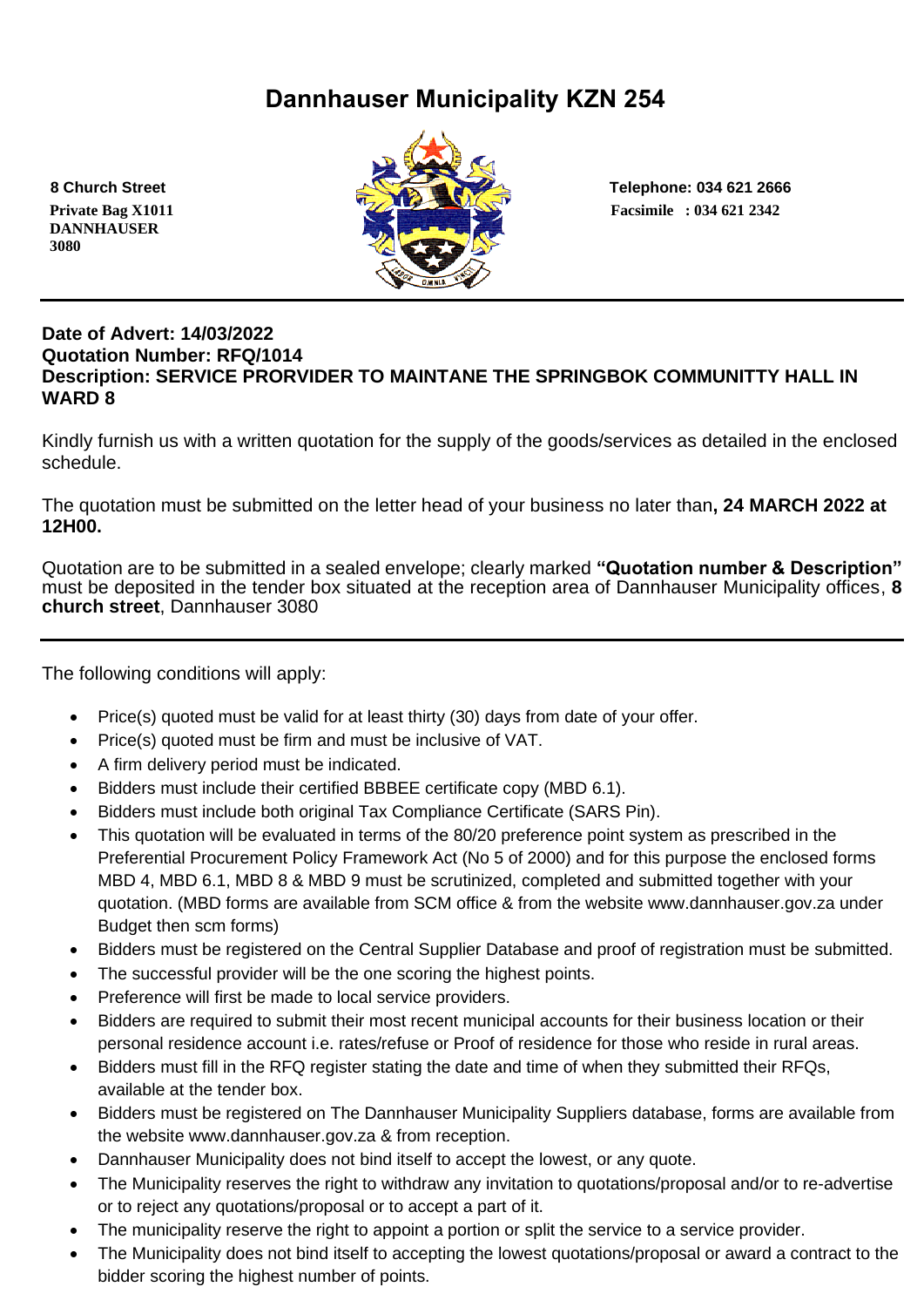NB: No quotations will be considered from persons in the service of the state<sup>i</sup>

## **Failure to comply with these conditions may invalidate your offer.**

## **SCHEDULE**

# DESCRIPTION**: QUOTATIONS FROM SUITABLE AND QUALIFIED SERVICE PROVIDERS AS PER BELOW SCHEDULE:**

#### **SERVICE PRORVIDER TO MAINTANE THE SPRINGBOK COMMUNITTY HALL IN WARD 8**

#### **DOOR**

- 3 X Double door and door locks (good quality/steel door)
- 2 X awnings for the outside doors
- Burger guard need to be installed on all outside doors
- 5 x doors lock with keys -union locks
- 1 x new door and lock inside
- Burglars guards should be installed in all windows

#### **Electricity**

- 1 x DB board with circuit breaker
- 7 x double wall plugs
- 7 x light switches
- 2 x complete fluorescent fitting wit tube and starters
- Complete electricity wiring to be done

#### **Water**

• Standpipe, pipes and fitting – installed near hall wall

#### **Roofing**

• 3 x whirly fans for roof -missing

#### **Fencing and gate**

- Concrete post missing -to replace
- Roller gate needs welding and lock
- Air conditioner unit to be installed
- Industrial type

#### **Toilets**

- 2 X Trudy to be fitted and connected to toilet
- 6 X air vent pipes
- 1 X for man hole
- 6 X toilet set covers to be made
- Toilet doors to be repair with locks